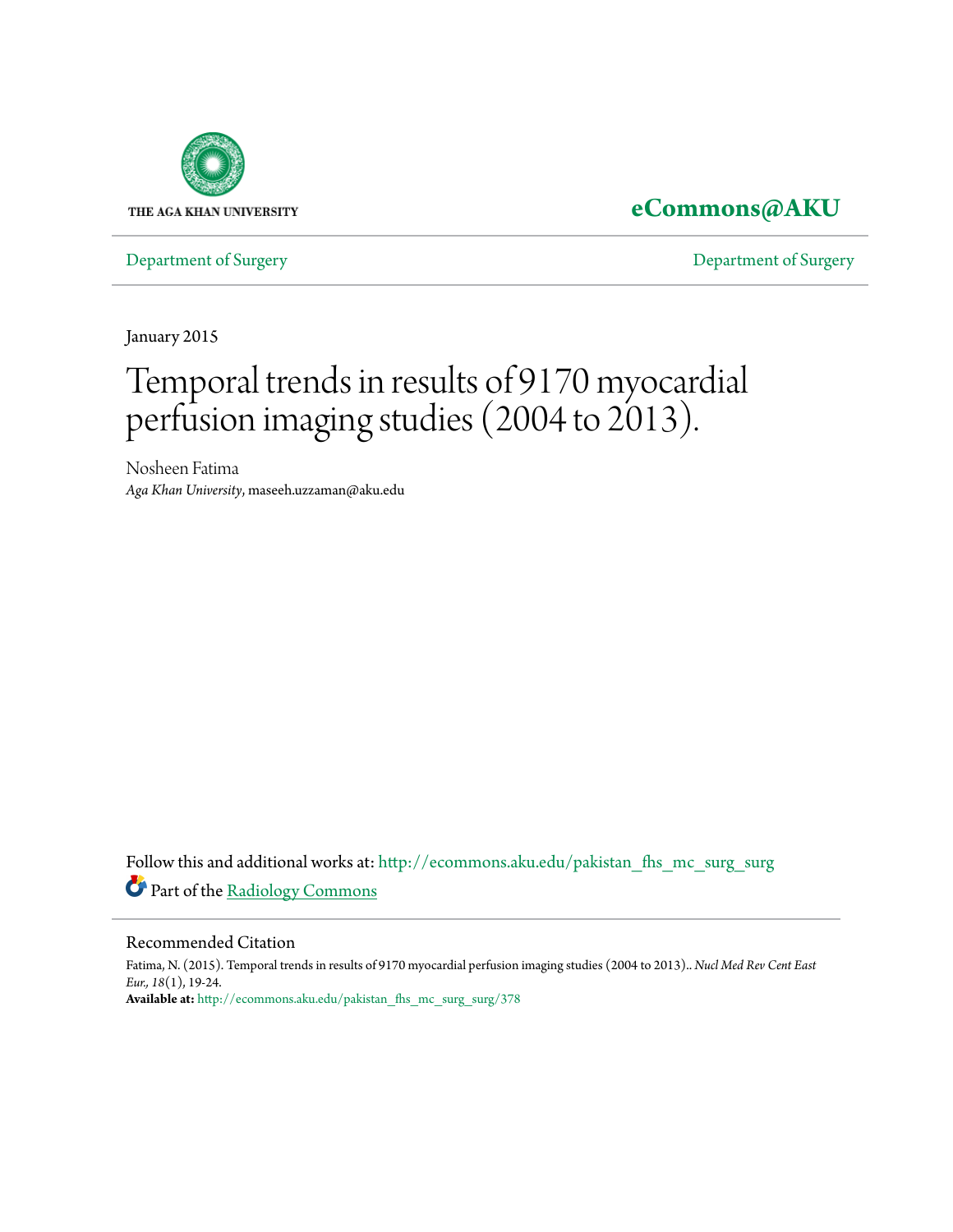

# Temporal trends in results of 9170 myocardial perfusion imaging studies (2004 to 2013)

Maseeh uz Zaman<sup>1, 2</sup>, Nosheen Fatima<sup>1, 3</sup>, Unaiza Zaman<sup>4</sup>, Areeba Zaman<sup>4</sup>, S. Zahed Rasheed<sup>1</sup>, Dad J. Baloch<sup>1</sup> 1Nuclear Cardiology Department, Karachi Institute of Heart Diseases (KIHD), Karachi, Pakistan 2Department of Radiology, Aga Khan University Hospital (AKUH), Karachi, Pakistan

3Department of Nuclear Medicine, Ziauddin Medical University, Karachi, Pakistan

4Students of MBBS, Dow University of Health Sciences (DUHS), Karachi, Pakistan

Funding source and disclosure: None

[Received 29 IV 2014; Accepted 19 XII 2014]

#### Abstract

**BACKGROUND:** To assess the frequency of normal and abnormal myocardial perfusion imaging (MPI) in a consecutive cohort of patients from Pakistan over a period of 8.5 years.

**MATERIAL AND METHODS:** We assessed 9170 patients who had undergone stress-rest MPI between January 2004 and June 2013. Patients were assessed for change in demographics, risk factors, and frequency of abnormal and normal MPI.

**RESULTS:** Overall mean age and male predominance of studied cohort was ≈ 55 years and ≈ 55:45 (M:F), respectively, with no appreciable decline or rise. Marked decline in exercise as mode of stress (from 71% to 35%, p value significant) was noted during the study period. Regarding the risk factors for CAD, only hypertension was noted to have a significant rising trend during the study period. Trend of MPI results over study period was found non-significant from 2004 till 2006 but from 2007 onward (except 2008), a marginal but significant decline in abnormal MPIs (from 45% to 42%; significant p value) and rise in normal MPI (from 55% to 58%; significant p value) was noted.

**CONCLUSIONS:** We conclude that over the past 8.5 years, a marginal but significant decline in abnormal and a rise in normal MPIs trend have been observed. An exorbitant rise in use of vasodilator as a method of stress was also observed. We envisaged a follow-up study to ascertain lower negative predictive value of vasodilator as a possible reason and till than results of this and other such studies must be read cautiously.

**KEY words: myocardial perfusion imaging, temporal trends, negative predictive value, normal MPI, abnormal MPI**

Nuclear Med Rev 2015; 18, 1: 19–24

#### **Background**

Myocardial perfusion imaging (MPI) using ECG-gated single photon emission computerized tomography (GSPECT) since its introduction in late 1980s has become the most commonly performed non-invasive functional cardiac imaging modality. This is attributed as it provides enormous information for risk assessment of patients with known or suspected coronary artery disease and aids in the assessment of myocardial viability [1]. According to 2010 statistic published by American Heart Association (AHA), there has been a progressive decline in cardiac deaths and myocardial infarction,

*Correspondence to:* Maseeh uz Zaman MD, FASNC, FRCP (Edin) MBBS, MS, FCPS, FEBNM (EU), DCBNC (USA) Section of Nuclear Medicine, Department of Radiology Aga Khan University Hospital (AKUH), Karachi, Pakistan E-mail: maseeh.uzzaman@aku.edu

yet the burden of disease remain high [2]. A recently published single center study from USA has documented a declining trend of abnormal GSPECT over a period of two decades [3]. However, despite the high death rates due to non-communicable diseases, by 2010 the leading cause of death in the developing countries including Pakistan would be cardiac deaths [4]. With this diversified pattern of cardiac mortalities, the purpose of this study was to assess the frequency of normal and abnormal MPIs in a consecutive cohort of patients from Pakistan over a period of 8.5 years.

#### Material and methods

This study included 10 563 consecutive patients who had GSPECT studies at Karachi Institute of Radiotherapy and Nuclear Medicine [KIRAN] (3905 patients from January 2004 till November 2009) and Karachi Institute of Heart Diseases [KIHD] (6658 patients from December 2009 till June 2013). We excluded 1393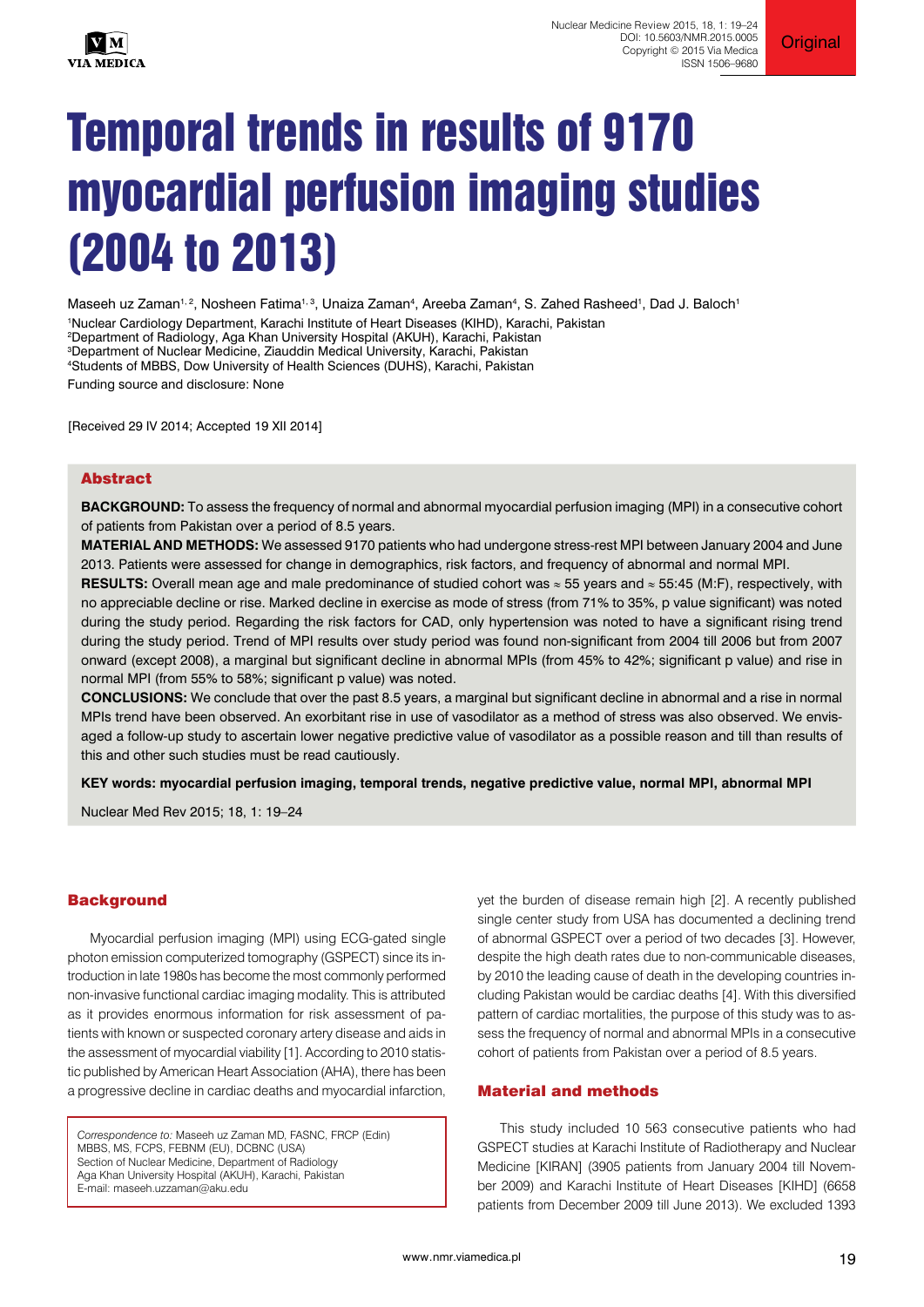Nuclear Medicine Review 2015, Vol. 18, No. 1

patients with history of valvular disease and cardiomyopathies, while remaining 9170 patients constituted the studied cohort. The study was duly approved by ethical review committee of Institutes. As per departmental practice, pertinent information regarding demographics, presenting complaints, risk factors, and history of intervention were recorded. Dynamic exercise (Bruce or Modified Bruce Protocol) was used in 4469 patients (48.74%) and remaining 4701 (51.26%) patients had pharmacological stress using dipyridamole (with or without low level exercise). SPECT MPI was acquired using one day stress and rest or stress only without gating (3905 patients from January 2004 till November 2009) and with gating (6658 patients from December 2009 till June 2013) using 16 frames for post-stress studies under dual head gamma cameras (CardioMD, Philips, Netherland and Mediso, Hungry till November 2009 and only CardioMD, Philips, Netherland from December 2009 onward). Technetium-99m labelled Methoxy IsoBbutyl Isonitrile (Tc-99m MIBI) in dose of 10–15 mCi (370–555 MBq) for stress and 20–30 mCi (740–1110 MBq) for resting studies. Radiotracer was injected at least 1 minute before terminating the treadmill stress test and 3 minutes after dipyridamole infusion (0.142 mg/kg/min for 4 minute). We did not use attenuation correction in either study. Left ventricular function parameters like ejection fraction (LVEF in %), end-diastolic volume (EDV in ml) and end-systolic volume (ESV in ml) were measured using commercially available software (Autoquan®). All patients were asked to come with 3–4 hour fasting, stop beta and calcium blocker 24 hours prior, long acting nitrate and tea/coffee at least 12 hour prior the test. All scans were reported by two board certified nuclear cardiologists with  $> 05$  years' experience.

#### **Table 1.** Patients' characteristics

#### *Statistical analysis*

Data was analyzed by using the MedCalc statistical software version 11.3.10 and SPSS software version 10. Comparisons between patient groups were performed using Student's t test for continuous variables and the  $\chi^2$  test for categorical variables. Continuous variables were described by mean  $\pm$  standard deviation (SD). Odd ratios with 95% confidence intervals (CIs) were calculated. Statistical significance was defined as p < 0.05.

#### **Results**

The overall mean age and male predominance of studied cohort over the last 8.5 years was  $\approx$  55 year and  $\approx$  55:45 (M: F) respectively with no appreciable decline or rise. Obesity (BMI > 27) was found in 1957 (21.03%) of studied cohort with a significant rise during the study period. A significant decline in exercise as mode of stress was noted during the study period. Regarding the risk factors for CAD, only hypertension was noted to have a significant rising trend during the study period, while rest of risk factors did not show any significant shift. Incidence of CAD did also show a significant declining trend during the study period (Table 1, Figure 1). Regarding the trends of MPI results over study period, it was found non-significant from 2004 till 2006 but from 2007 onward (except 2008), a marginal but significant decline in abnormal MPIs was noted (Table 1 and Figure 2).

Comparing the patients' cohort with normal and abnormal MPI each study year, patients with abnormal MPIs were found to be significantly older with male predominance and lower BMI

| <b>Variables</b> | 2004            | 2005            | 2006            | 2007            | 2008            | 2009            | 2010            | 2011            | 2012            | 2013            |
|------------------|-----------------|-----------------|-----------------|-----------------|-----------------|-----------------|-----------------|-----------------|-----------------|-----------------|
| Total            | 685             | 637             | 690             | 791             | 1279            | 1049            | 1159            | 909             | 1333            | 638             |
| Age $\pm$ SD     | $55 \pm 11$     | $54 \pm 10$     | $54 \pm 10$     | $53 \pm 10$     | $55 \pm 11$     | $55 \pm 11$     | $55 \pm 11$     | $55 \pm 10$     | $56 \pm 10$     | $56 \pm 11$     |
| Male             | 394             | 358             | 362             | 447             | 753             | 571             | 632             | 505             | 738             | 350             |
| Female           | 291             | 279             | 328             | 344             | 526             | 478             | 527             | 404             | 595             | 288             |
| M: F             | 58:42           | 56:44           | 52:48           | 57:43           | 59:41           | 54:46           | 55:45           | 56:44           | 55:45           | 55:45           |
| <b>BMI</b>       | 24.87           | 26.32           | 26.38           | 26.58           | 25.75           | 26.53           | 27.73           | 27.98           | 27.27           | 27.20           |
|                  | ± 5.25          | ± 5.99          | ± 8.53          | ± 7.42          | ± 4.64          | ± 4.97          | ± 9.62          | ± 9.84          | ± 4.93          | ± 4.48          |
| Obese            | 109             | 133             | 135             | 120             | 187             | 195             | 313             | 243             | 365             | 157             |
| <b>HTN</b>       | 437             | 374             | 419             | 517             | 889             | 718             | 789             | 630             | 972             | 467             |
| <b>DM</b>        | 252             | 207             | 252             | 277             | 500             | 390             | 454             | 357             | 518             | 265             |
| <b>Dyslip</b>    | 207             | 158             | 201             | 252             | 423             | 328             | 401             | 306             | 450             | 231             |
| FH of CAD        | 224             | 235             | 245             | 280             | 445             | 292             | 371             | 325             | 499             | 221             |
| Smoking          | 132             | 118             | 101             | 142             | 200             | 169             | 160             | 145             | 246             | 110             |
| CAD              | 252             | 177             | 144             | 155             | 288             | 249             | 232             | 201             | 262             | 149             |
| Exercise         | 484             | 472             | 448             | 498             | 734             | 553             | 482             | 245             | 332             | 221             |
| Dipyridamole     | 201             | 165             | 242             | 293             | 545             | 496             | 677             | 664             | 1001            | 417             |
| <b>METS</b>      | $7.43 \pm 2.39$ | $7.84 \pm 4.60$ | $8.01 \pm 2.39$ | $8.36 \pm 3.87$ | $8.38 \pm 5.31$ | $8.45 \pm 6.62$ | $8.09 \pm 1.98$ | $8.21 \pm 5.23$ | $8.88 \pm 2.27$ | $7.55 \pm 2.19$ |
| %THR             | $84 \pm 10$     | $84 \pm 11$     | $86 \pm 10$     | $86 \pm 12$     | $87 \pm 10$     | $86 \pm 10$     | $86 \pm 10$     | $86 \pm 10$     | $88 \pm 10$     | $87 \pm 12$     |
| Normal MPI       | 358             | 344             | 365             | 448             | 670             | 581             | 694             | 555             | 776             | 369             |
| Abnormal MPI     | 327             | 293             | 325             | 343             | 609             | 468             | 465             | 354             | 557             | 269             |
| %LVEF            | $58 \pm 16$     | $58 \pm 18$     | $60 \pm 18$     | $59 \pm 15$     | $58 \pm 16$     | $59 \pm 16$     | $59 \pm 15$     | $58 \pm 15$     | $59 \pm 23$     | $58 \pm 17$     |
| <b>EDV</b>       | $99 \pm 50$     | $101 \pm 52$    | $96 \pm 49$     | $101 \pm 79$    | $101 \pm 50$    | $99 \pm 51$     | $99 \pm 49$     | $98 \pm 69$     | $99 \pm 52$     | $93 \pm 47$     |
| <b>ESV</b>       | $47 \pm 44$     | $48 \pm 45$     | $45 \pm 44$     | $47 \pm 44$     | $48 \pm 46$     | $45 \pm 43$     | $46 \pm 44$     | $43 \pm 41$     | $45 \pm 44$     | $45 \pm 40$     |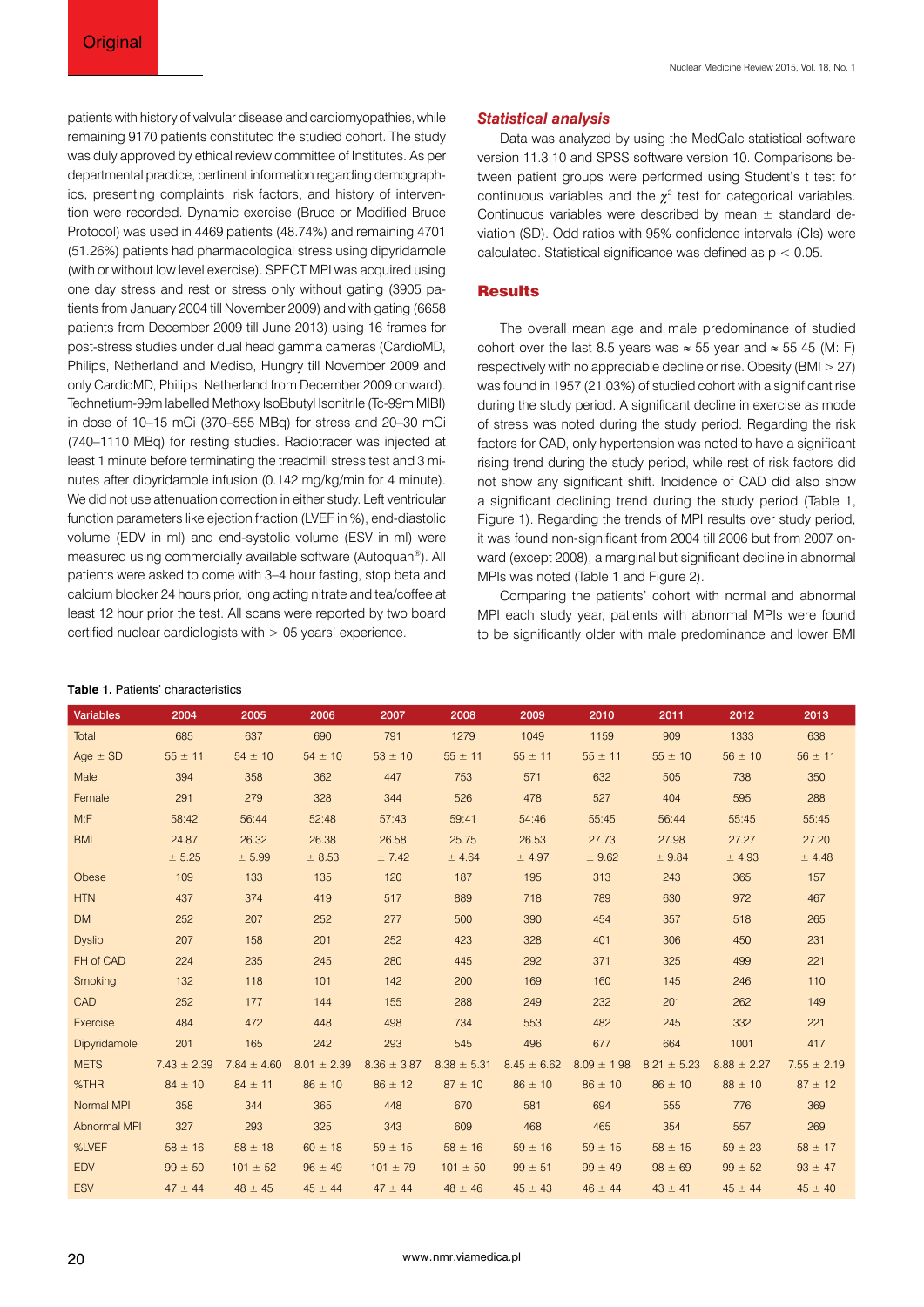

**Figure 1.** Demographical overall annual incidence trend (%) from 2004 to 2013



**Figure 2.** Annual incidence trend (%) for normal and abnormal myocardial perfusion imaging (2004 to 2013)

(except in 2004 and 2007). Regarding the risk factors, patients with abnormal MPIs were found to have significantly higher prevalence of diabetes and smoking but significant lower prevalence of hypertension (except in 2006). A non-significant prevalence was found for dyslipidemia (except 2005) and family history (except 2004 and 2010) between patients with normal and abnormal MPIs in each study year (Table 2). In patients with normal MPIs, exercise as mode of stress shows a significant declining trend, while hypertension, diabetes, dyslipidemia, family history, smoking, obesity and CAD did not show any significant change in trend over the study period (Table 2 and Figure 3). In patients with abnormal MPIs, a significant declining trend was noted for exercise as mode of stress and presence of CAD, significantly rising trend was observed for diabetes and hypertension, while no significant change in trend was noted for rest of attributes (Table 2 and Figure 4). We have also estimated

odds ratio for predicting an abnormal MPI in studied period, and significant odd ratios were estimated for male gender, smoking and CAD for abnormal and normal MPI (Table 3).

#### **Discussion**

In this study we have observed a mild but significant declining trend of abnormal MPIs in the second half of study period. There was a concomitant significant increase in mean BMI of all participants, which is considered to have a positive correlation with CAD and associated mortality [5]. However, there are published studies revealing low incidence of abnormal MPIs in obese patients [6] and plausible explanation for this protective role of higher BMI is reverse epidemiology and obesity paradox [7]. We have also observed an overall significant declining trend of exercise as a mode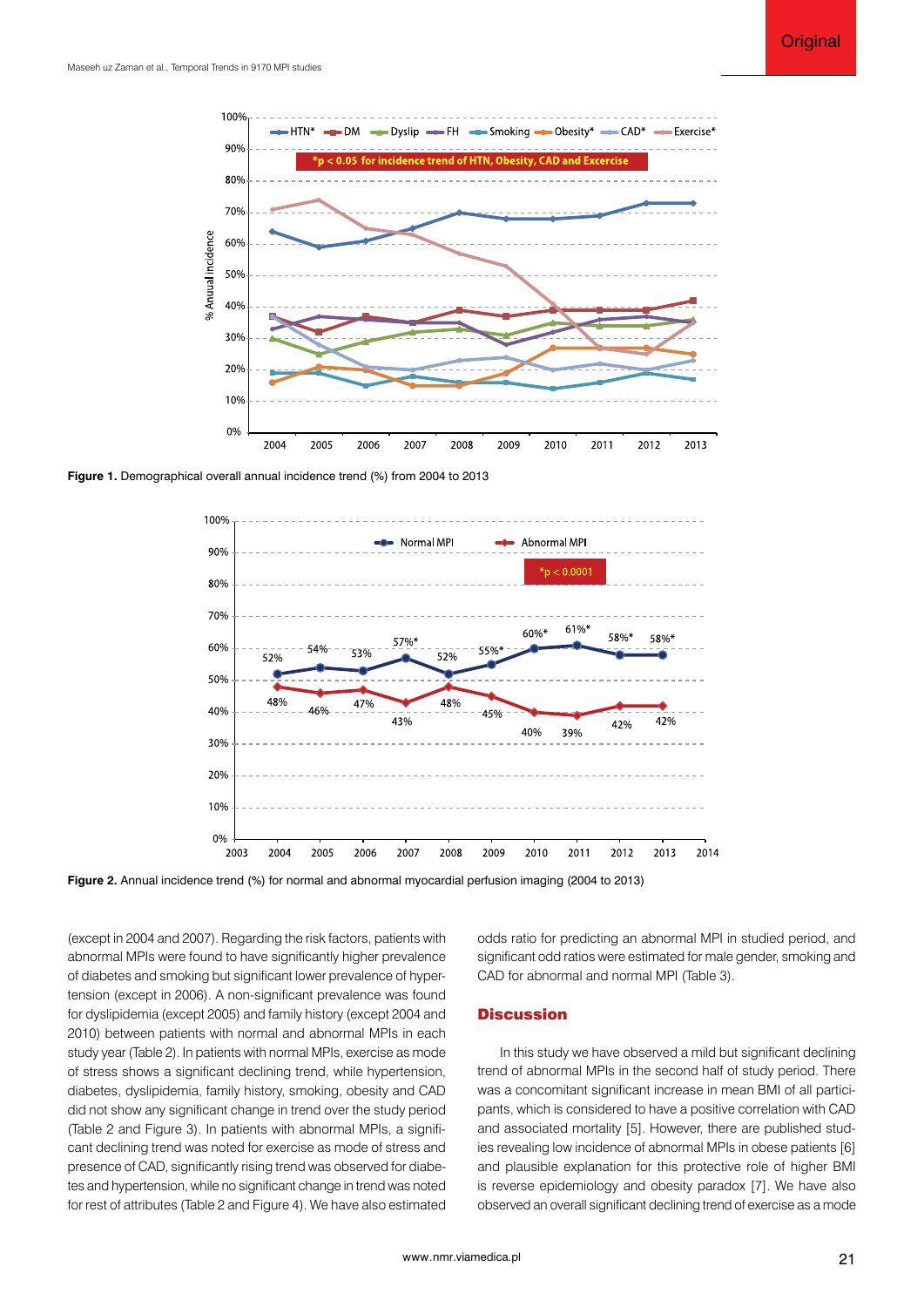| Variables    |          | 2004             | 2005              | 2006                   | 2007             | 2008                                                                                                                                                                                                                          | <b>8002</b>             | 2010             | 2011              | 2012              | 2013              |
|--------------|----------|------------------|-------------------|------------------------|------------------|-------------------------------------------------------------------------------------------------------------------------------------------------------------------------------------------------------------------------------|-------------------------|------------------|-------------------|-------------------|-------------------|
| Total        |          | 685              | 637               | 690                    | 791              | 1279                                                                                                                                                                                                                          | 1049                    | 1159             | 909               | 1333              | 638               |
| Normal:      |          | 358:             | 344:              | 365:                   | 448:             | 670:                                                                                                                                                                                                                          | 581:                    | 694:             | 555:              | 776:              | 369:              |
| Abnormal     |          | 327              | 293               | 325                    | 343              | 609                                                                                                                                                                                                                           | 468                     | 465              | 354               | 557               | 269               |
| Age          | Normal   | $52 \pm 10$      | $52 \pm 11$       | $52 \pm 10$            | $52 \pm 11$      | $53 \pm 11$                                                                                                                                                                                                                   | $54 \pm 1$ <sup>-</sup> | $55 \pm 10$      | $54 \pm 11$       | $55 \pm 10$       | $55 \pm 11$       |
|              | Abnormal | $-157 \pm 10$    | $*56 \pm 10$      | $01 = 95*$             | $-10$            | $-657 \pm 10$                                                                                                                                                                                                                 | $-657 \pm 10$           | $56 \pm 11$      | $*58 \pm 11$      | $01 \pm 85*$      | $01 \pm 12*$      |
| M:F%         | Normal   | 40:60            | 42:58             | 37:63                  | 40:60            | 46:54                                                                                                                                                                                                                         | 40:60                   | 40:60            | 44:56             | 43:57             | 46:54             |
|              | Abnormal | *76:24           | *73:27            | *70:30                 | $*78:22$         | *73:27                                                                                                                                                                                                                        | *72:28                  | *77:23           | *76:24            | $*72.28$          | $*68:32$          |
| <b>IMB</b>   | Normal   | $25.23 \pm 6.26$ | $27.09 + 5.89$    | $26.93 + 5.07$         | $26.68 \pm 5.48$ | $26.43 \pm 4.73$                                                                                                                                                                                                              | $27.17 \pm 5.25$        | $27.98 \pm 5.17$ | $28.81 + 5.81$    | $27.84 \pm 5.13$  | $27.59 \pm 4.68$  |
|              | Abnormal | $24.48 \pm 5.15$ | $*25.38 \pm 5.77$ | $*25.77 \pm 7.59$      | $26.44 \pm 4.98$ | $424.99 \pm 4.41$                                                                                                                                                                                                             | $*25.69 \pm 4.41$       | $27.38 \pm 4.81$ | $-26.69 \pm 4.45$ | $-26.47 \pm 4.52$ | $426.67 \pm 4.14$ |
| Obese        | Normal   | 65 (18%)         | *92 (27%)         | *95 (26%)              | (996)            | *125 (19%)                                                                                                                                                                                                                    | *147 (25%)              | *221 (32%)       | $*172(31%)$       | *252 (32%)        | *103 (28%)        |
|              | Abnormal | 44 (13%)         | 41 (14%)          | 40 (12%)               | 34 (10%)         | 62 (10%)                                                                                                                                                                                                                      | 48 (10%)                | 92 (20%)         | 71 (20%)          | 113 (20%)         | 54 (20%)          |
| $rac{Z}{T}$  | Normal   | *252 (70%)       | *226 (66%)        | 231 (63%)              | *308 (69%)       | *490 (73%)                                                                                                                                                                                                                    | *425 (73%)              | *497 (72%)       | *405 (73%)        | *593 (76%)        | *287 (78%)        |
|              | Abnormal | 185 (57%)        | 148 (51%)         | 188 (58%)              | 209 (61%)        | 399 (66%)                                                                                                                                                                                                                     | 293 (63%)               | 292 (63%)        | 225 (64%)         | 379 (68%)         | 180 (67%)         |
| MQ           | Normal   | 115 (32%)        | 98 (28%)          | 116 (32%)              | 141 (31%)        | 243 (36%)                                                                                                                                                                                                                     | 195 (34%)               | 256 (37%)        | 186 (34%)         | 283 (36%)         | 130 (35%)         |
|              | Abnormal | $*137(42%)$      | $*109(37%)$       | $*136(42%)$            | $*136(40%)$      | *257 (42%)                                                                                                                                                                                                                    | $*195(42%$              | $*198(43%)$      | 132 (37%)         | *235 (42%)        | *135 (50%)        |
| Dyslip       | Normal   | 116 (32%)        | $*98(28%)$        | 111 (30%)              | 147 (33%)        | 215 (32%)                                                                                                                                                                                                                     | 189 (33%)               | 254 (37%)        | 195 (35%)         | 272 (35%)         | 131 (36%)         |
|              | Abnormal | 91 (28%)         | 60 (20%)          | 90 (28%)               | 105(31%)         | 208 (34%)                                                                                                                                                                                                                     | 139 (30%)               | 147 (32%)        | 111 (31%)         | 178 (32%)         | 100 (37%)         |
| F/H          | Normal   | 138 (39%)        | 136 (40%)         | 136 (37%)              | 170 (38%)        | 242 (36%)                                                                                                                                                                                                                     | 163 (28%)               | 227 (33%)        | 202 (36%)         | 288 (37%)         | 134 (36%)         |
|              | Abnormal | *86 (26%)        | 99 (34%)          | 109 (34%)              | 110 (32%)        | 203 (33%)                                                                                                                                                                                                                     | 129 (28%)               | *224 (48%)       | 123 (35%)         | 211 (38%)         | 87 (32%)          |
| Smoking      | Normal   | 45 (13%)         | 40 (11%)          | 30 (08%)               | 46 (10%)         | 69 (10%)                                                                                                                                                                                                                      | 58 (10%)                | 68 (10%)         | 72 (13%)          | 117 (15%)         | 51 (14%)          |
|              | Abnormal | $*87(27%)$       | *78 (27%)         | *71 (22%)              | $*96(28%)$       | $*131(22%)$                                                                                                                                                                                                                   | *111 $(24%)$            | *92 (20%)        | *73 (21%)         | *129 (23%)        | *59 (22%)         |
| CAD          | Normal   | 60 (17%)         | 54 (16%)          | 33 (9%)                | 35 (8%)          | 81 (12%)                                                                                                                                                                                                                      | 68 (12%)                | 75 (11%)         | 77 (14%)          | 88 (11%)          | 45 (12%)          |
|              | Abnormal | *192 (59%)       | $*123(42%)$       | $*111(34%)$            | $(35\%)$         | $(94\%)$                                                                                                                                                                                                                      | $(39\%)$                | *157 (34%)       | *124 (35%)        | $*174(31\%)$      | $*104(39%$        |
| Exercise     | Normal   | 260 (73%)        | 256 (74%)         | 244 (67%)              | 289 (65%)        | 378 (56%)                                                                                                                                                                                                                     | 280 (48%)               | 250 (36%)        | 145 (26%)         | 203 (26%)         | $*146(40\%)$      |
|              | Abnormal | 224 (69%)        | 216 (74%)         | 204 (63%)              | 209 (61%)        | 356 (58%)                                                                                                                                                                                                                     | $(58\%)$                | *232 (50%)       | 100 (28%)         | 129 (23%)         | 75 (28%)          |
| Dipyridamole | Normal   | 98 (27%)         | 88 (26%)          | 33%)<br>$121$ (        | 159 (35%)        | 292 (44%)                                                                                                                                                                                                                     | 301 (52%)               | 444 (64%)        | 410 (74%)         | 574 (74%)         | 223 (60%)         |
|              | Abnormal | 103 (31%)        | 77 (27%)          | 121 (37%)              | 134 (39%)        | 253 (42%)                                                                                                                                                                                                                     | 195 (42%)               | 233 (50%)        | 254 (72%)         | 427 (77%)         | 194 (72%)         |
| <b>METS</b>  | Normal   | $7.71 \pm 2.37$  | $8.08 \pm 2.19$   | $8.63 \pm 2.25$        | $8.59 \pm 2.97$  | $9.12 \pm 4.25$                                                                                                                                                                                                               | $9.07 + 7.43$           | $8.53 \pm 1.99$  | $8.89 \pm 6.66$   | $8.74 \pm 2.10$   | $8.01 + 2.03$     |
|              | Abnormal | $7.11 \pm 2.37$  | $7.55 \pm 5.39$   | $*7.27 \pm 2.21$       | $8.05 \pm 5.22$  | $-7.59 \pm 2.23$                                                                                                                                                                                                              | $-7.82 \pm 5.59$        | $-7.62 \pm 1.85$ | $k7.22 \pm 1.87$  | $*7.96 \pm 2.05$  | $*6.67 \pm 2.23$  |
| %THR         | Normal   | 86 ± 09          | 86 ± 09           | $88 \pm 10$            | $87 \pm 10$      | $89 \pm 10$                                                                                                                                                                                                                   | $80 \pm 08$             | $88 \pm 09$      | $88 \pm 10$       | $87 \pm 12$       | $88 \pm 11$       |
|              | Abnormal | $82 \pm 10$      | $*82 \pm 12$      | $\frac{9}{4}$<br>$*84$ | $83 \pm 16$      | $*84 \pm 11$                                                                                                                                                                                                                  | $*83 \pm 10$            | $+84 \pm 10$     | $-184 \pm 10$     | $*84 \pm 12$      | $*84 \pm 12$      |
| %LVEF        | Normal   | $67 \pm 10$      | $67 \pm 14$       | $69 \pm 09$            | $67 \pm 09$      | $67 \pm 09$                                                                                                                                                                                                                   | $69 \pm 09$             | $67 \pm 10$      | $65 \pm 11$       | $66 \pm 11$       | $65 \pm 14$       |
|              | Abnormal | $*48 \pm 15$     | $*47 \pm 16$      | $49 \pm 20$            | $*47 \pm 15$     | $*48 \pm 15$                                                                                                                                                                                                                  | $*48 \pm 15$            | $*47 \pm 13$     | $*46 \pm 14$      | $*48 \pm 32$      | $*45 \pm 15$      |
| EDV          | Normal   | $77 + 29$        | $76 \pm 30$       | $73 \pm 24$            | $77 \pm 30$      | $79 \pm 25$                                                                                                                                                                                                                   | $76 \pm 27$             | $78 \pm 26$      | $79 \pm 32$       | $80 + 27$         | $76 \pm 26$       |
|              | Abnormal | $*125 \pm 56$    | $*130 \pm 58$     | $*124 \pm 57$          | $133 \pm 108$    | $*127 = 59$                                                                                                                                                                                                                   | $*127 = 60$             | $*130 \pm 58$    | $*130 \pm 99$     | $*130 \pm 66$     | $*127 = 59$       |
| ESV          | Normal   | $27 \pm 21$      | $26 \pm 24$       | $24 \pm 18$            | $27 \pm 23$      | $26 \pm 18$                                                                                                                                                                                                                   | $25 + 19$               | $26 \pm 18$      | $28 \pm 24$       | $28 \pm 22$       | $27 \pm 21$       |
|              | Abnormal | $*70 \pm 51$     | $*75 \pm 53$      | $*72 \pm 58$           | $*74 \pm 54$     | $*73 \pm 54$                                                                                                                                                                                                                  | $*71 \pm 50$            | $*75 = 54$       | $-70 \pm 50$      | $*75 = 54$        | $*73 \pm 47$      |
|              |          |                  |                   |                        |                  | *p < 0.05; M = male, BMI = body mass index, F = female, METs = metabolic equivalent tasks, HTN = hypertension, THR = target heart rate, DM = diabeles mellitus, LVEF = left venticular ejection, Dyslip = dyslipidemia, EDV = |                         |                  |                   |                   |                   |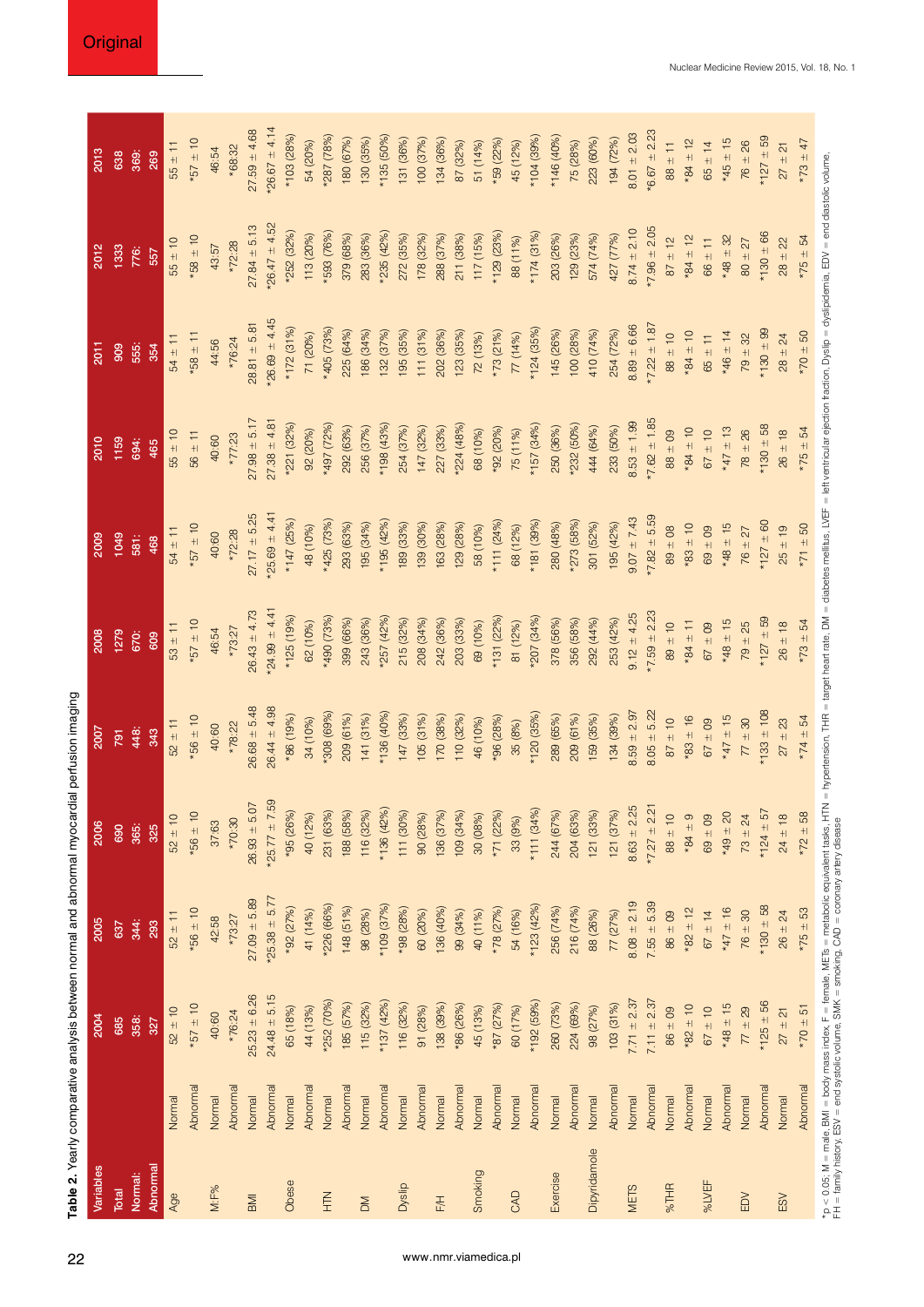

**Figure 3.** Demographical annual %incidence trend from 2004 to 2013 for normal MPI



**Figure 4.** Demographical annual %incidence trend from 2004 to 2013 for abnormal MPI

of stress, and a sedentary life style in studied population could be the prime reason for preference towards pharmacological (vasodilator) intervention over exercise as stress method. It is generally considered that MPI results obtained with vasodilators stress have shown good concordance with exercise stress [8, 9]. However, recent studies have shown lower negative predictive value (NPV) of a normal MPI done with vasodilator than with dynamic exercise [10, 11]. We cannot exclude possible contribution of higher false negative results to the rising trend of normal MPIs in our cohort, as coronary angiography was not justified in these cases. Our results are in concordance with a study published by Rozanski et al. [3], although their study exhibited a very steep declining trend of abnormal MPIs from 40.9% to 8.7% in 20 years. The primary reason could be the larger sample size and longer study duration in their study.

Comparing patients with normal and abnormal MPIs on yearly basis, older age, male gender predominance, lower BMI,

diabetes and smoking were found to have significant correlation with abnormal than normal MPIs. Except lower BMI, the remaining are well established risk factors for CAD and favor contribution towards an abnormal MPI. Reverse epidemiology and obesity paradox as discussed above may be the possible reasons for an unusual association between lower BMI and abnormal MPIs, which needs to be explored appropriately.

Interestingly in patients' cohort with a marginal rising trend of normal MPIs, only dynamic exercise did show an exaggerated declining trend while rest of known risk factors did not do exhibit any significant change in trend. The possible explanation could be the referral bias or possible higher false negative rate (lower NPV) of vasodilator stress MPI [12]. While marginal but significant declining trend of abnormal MPIs was found to be associated with significant rising trend of DM and HTN. This finding is in contradiction to previous studies where significant decline in abnormal MPIs was associated with reduction in risk factors [3]. One plausible